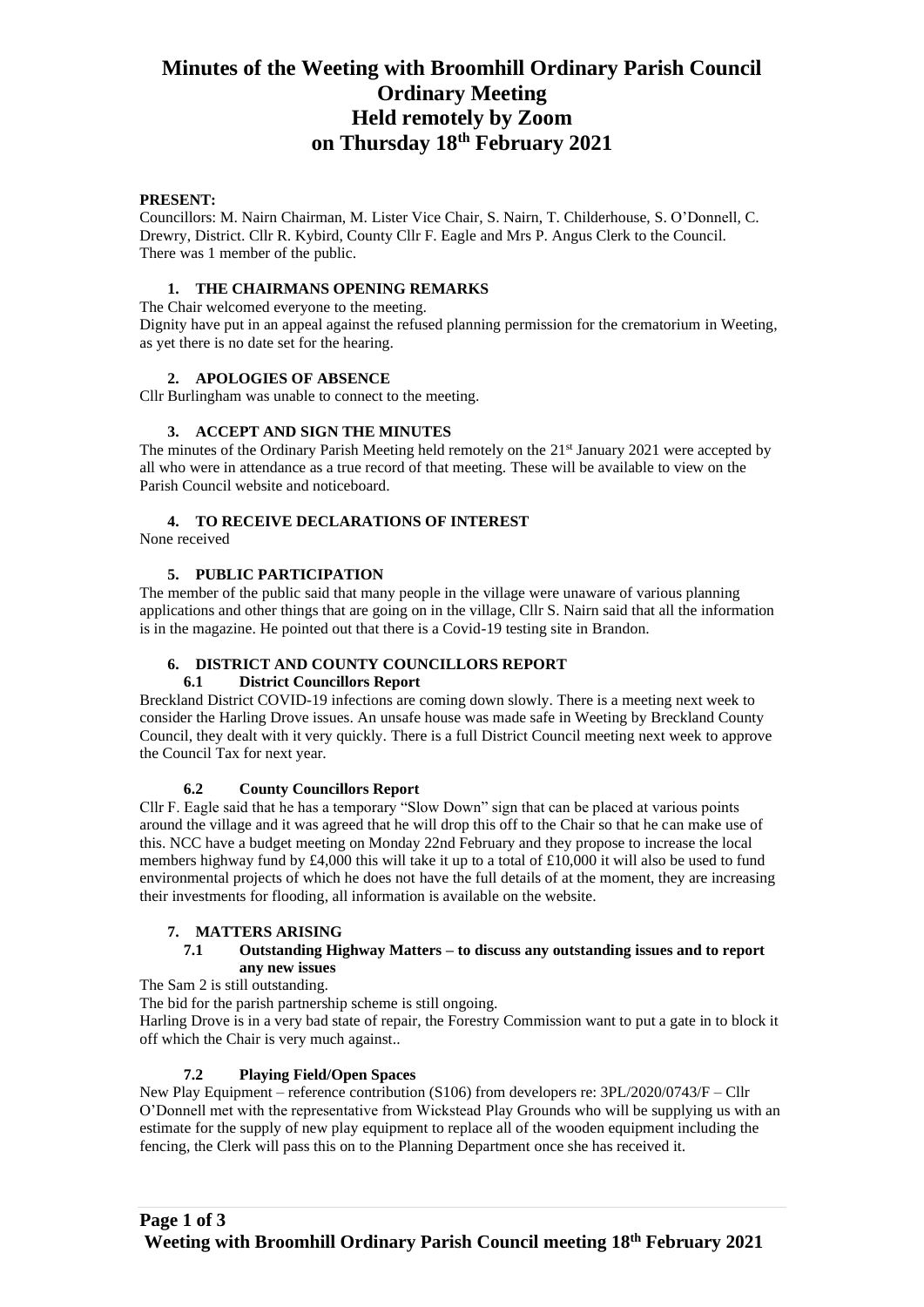# **Minutes of the Weeting with Broomhill Ordinary Parish Council Ordinary Meeting Held remotely by Zoom on Thursday 18th February 2021**

## **7.3 Councillor Vacancies – update on applicants**

The Parish Council has received an application for one of the vacancies from Mr Bernard Smith and following a discussion Mr Smith was co-opted onto the Council (Mr Smith had joined us at the start of the meeting for a short while but due to problems with the connection he then left and was not able to re-join)

## **7.4 Any other matters that need action**

Handyman – The new hours are now in place. Holiday entitlement and how this is claimed were discussed, the Clerk will look into this.

Litter bins outside the Shop – following a discussion it was agreed that the Clerk will send a letter to the owner of the shop to inform him that Parish Council will not be disposing of their litter as they have previously done in the past and that it will now be their responsibility to do this.

Delivery of Weeting Village Life Magazine – at least two to three children are interested in delivering the magazine and Cllr S. Nairn will speak to them about this. Cllr S. Nairn said that there is around £2,500 to come in from advertisers in the WVL.

## **8. REPORTS**

## **8.1 Street Lighting Officers Report**

None to report. The Clerk has received a new unmetered supply certificate to include all the new LED's that have been installed, this has been passed to E-on and the street light energy bills should be reduced in the near future.

#### **8.2 Bowls Club Report**

Nothing to report.

**8.3 Village Hall Report**

Nothing to report.

## **8.4 Football Club Report**

Nothing to report.

#### **9. CORRESPONDENCE – To report on any outstanding correspondence received by the Council**

None outstanding.

## **10. FINANCE**

## **10.1 To agree and sign the payments for January/February 2021**

The following payments were authorised on Thursday the 18th February at the PC meeting held virtually by Zoom the payments were signed off by the Chair M. Nairn.

| £8,666.50    |
|--------------|
| £663.29      |
|              |
| £20.98       |
| £72.98       |
| £757.25      |
|              |
| £20.36       |
| £810.00      |
| £830.36      |
| £8,739.61    |
| <b>Total</b> |
| £20.36       |
|              |